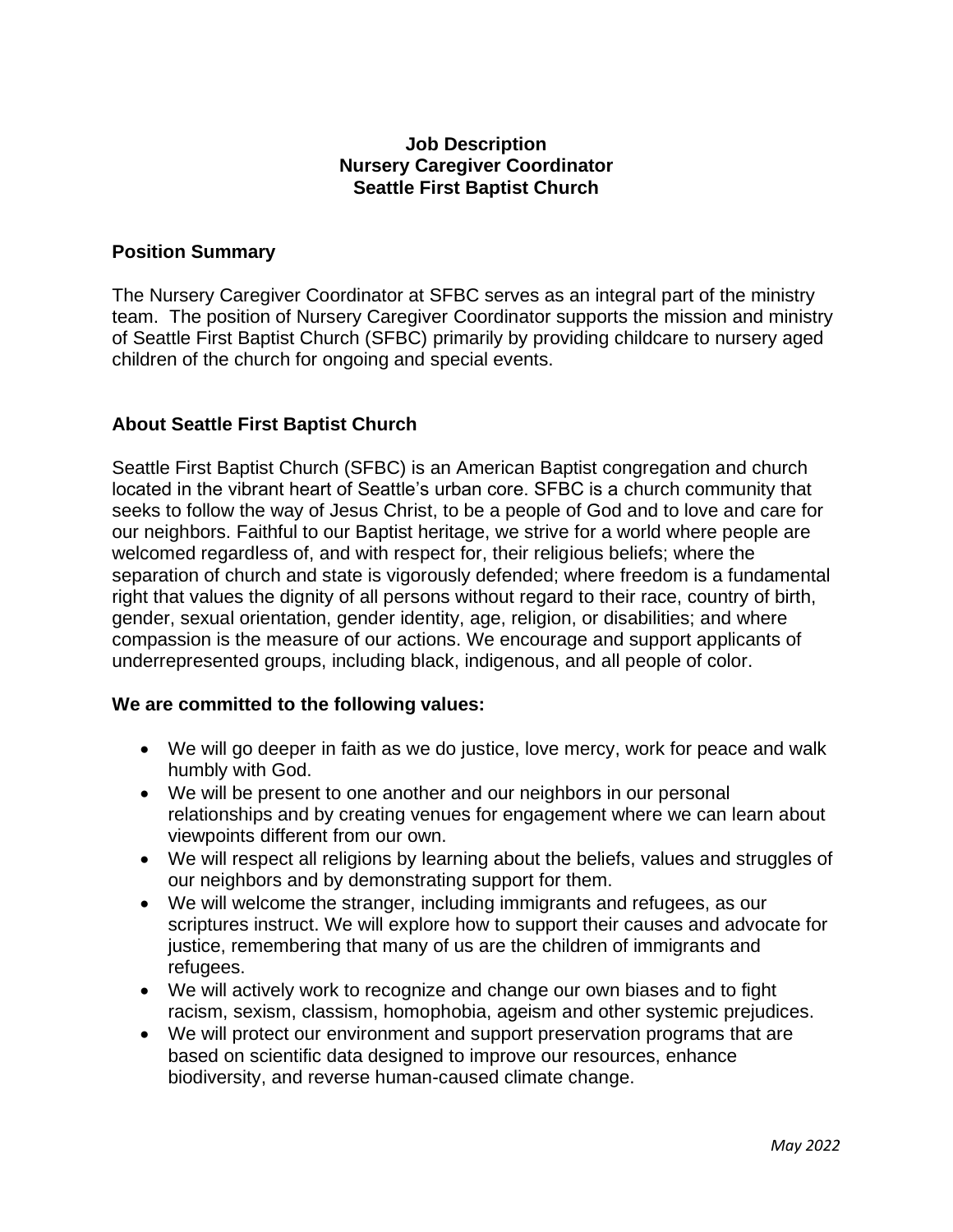## **Additional Information**

The Church is committed to creating a diverse environment and is an equal opportunity employer. All qualified applicants will receive consideration for employment without regard to race, color, gender, gender identity or expression, sexual orientation, national origin, disability, age, or veteran status.

For additional information about the church, please visit the church website at [www.seattlefirstbaptist.org.](http://www.seattlefirstbaptist.org/) The website includes extensive information about the church.

### **Details for Submission**

To apply for this position, please submit a cover letter; resume; and names, telephone numbers and email addresses of three references.

Application packets are currently being accepted and reviewed. The position is open until filled and qualified candidates will be invited to audition and interview at their earliest convenience. Please send your application to [jobs@seattlefirstbaptist.org.](mailto:jobs@seattlefirstbaptist.org) Questions about the job and application requirements should be submitted to church administrator Darren Hochstedler at [darren@seattlefirstbaptist.org.](mailto:darren@seattlefirstbaptist.org)

### **About the Position**

Direct Supervisor: Pastor for Next Generations Status: Exempt, Regular Part Time Staff (4-8 hrs/wk)

**Accountability –** The nursery caregiver coordinator is supervised by the Pastor for Next Generations. He/she is expected to communicate with and report to the Pastor on a regular basis, and thereby be accountable to the congregation and exercise this ministry within the policies of the church.

### **Essential Functions of the Job –**

- Provide loving care for children so that they experience God's caring presence.
- Provide a responsible, trustworthy environment for children.
- Provide a structure for intentionally leading children toward the building blocks of worship attendance.
- Witness to Christian values and the commitment of this church by extending welcome to young children whose families are visiting the church.

#### **Practical Matters –**

• Staff nursery on Sunday mornings, Wednesday evenings, and special services and events as needed.